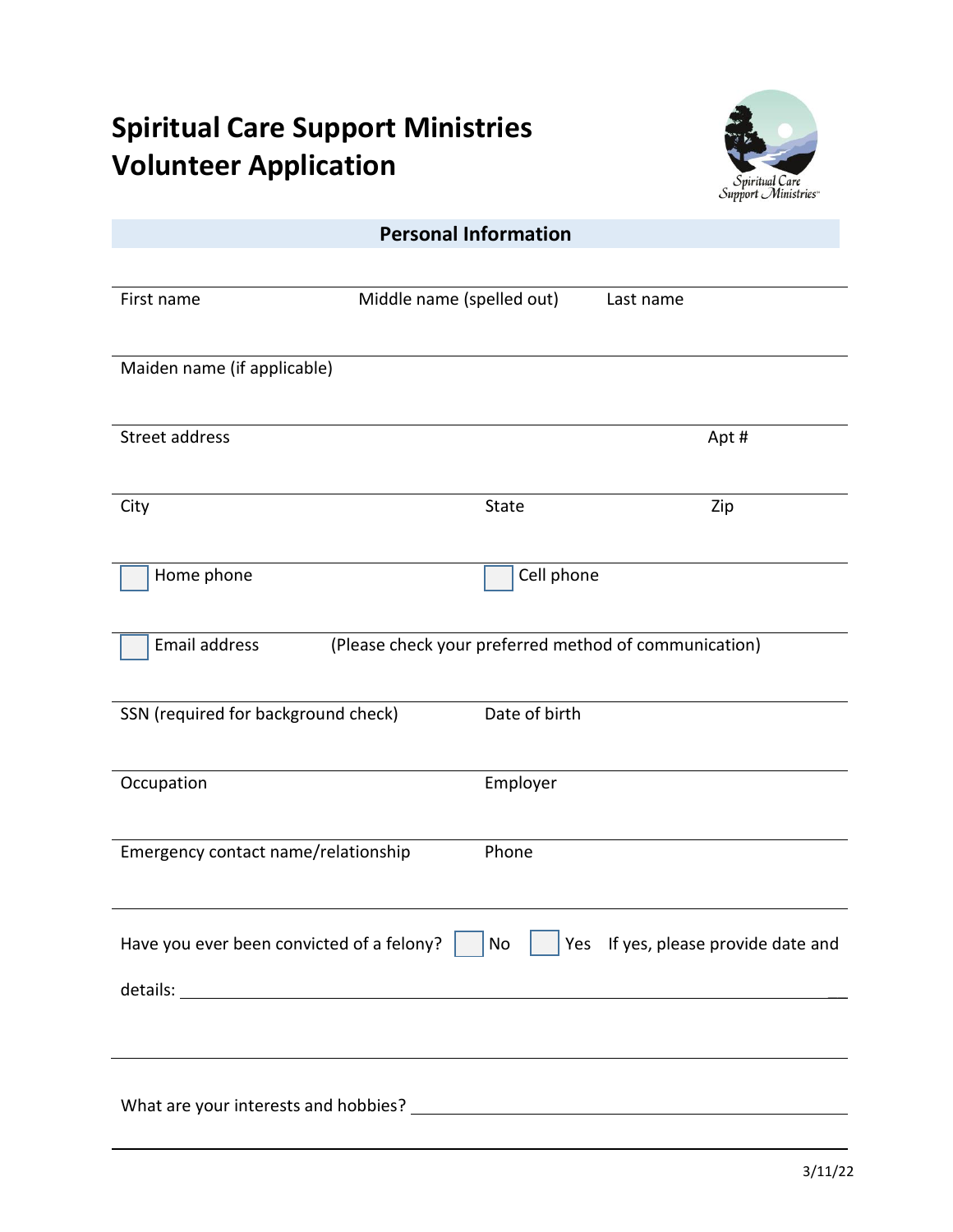Community outreach and awareness

| Explain briefly why you are interested in being a volunteer with SCSM:       |                                                                                               |  |  |  |
|------------------------------------------------------------------------------|-----------------------------------------------------------------------------------------------|--|--|--|
|                                                                              |                                                                                               |  |  |  |
|                                                                              | Do you have educational or life experience that you think would benefit SCSM? If so, explain: |  |  |  |
|                                                                              |                                                                                               |  |  |  |
| When are you available?                                                      |                                                                                               |  |  |  |
| Morning<br>Weekdays:                                                         | Afternoon<br>Evening                                                                          |  |  |  |
| Weekends:<br>Morning                                                         | Afternoon<br>Evening                                                                          |  |  |  |
|                                                                              |                                                                                               |  |  |  |
| <b>Volunteer Information</b>                                                 |                                                                                               |  |  |  |
| In what areas would you like to participate? Check all that apply.           |                                                                                               |  |  |  |
| Facilitate or cofacilitate groups                                            | Assist with mailings                                                                          |  |  |  |
| Lead an inspirational study                                                  | Help with special events (yard sales, festivals,<br>Christmas event, etc.)                    |  |  |  |
| Prayer intercession                                                          | Light housekeeping at the center                                                              |  |  |  |
| Help the sick/bereaved/elderly with chores                                   | Light maintenance at the center                                                               |  |  |  |
| Visit people in hospital, nursing home, private<br>home, care facility, etc. | Yardwork/landscaping (mowing, trimming,<br>weeding, mulching)                                 |  |  |  |
| Follow-up phone outreach                                                     | Receptionist coverage                                                                         |  |  |  |
| Write letters/cards of encouragement                                         | Answer phones                                                                                 |  |  |  |
| Music ministry                                                               | Admin projects (data entry, filing, copying,<br>cranning).                                    |  |  |  |

(delivering marketing materials) Computer projects (Excel/Word)

Event Planning Food set up and/or cleanup for events/groups

Fundraising **Book reviews Book reviews** 

Other (your suggestion)

 $\Box$  scanning)